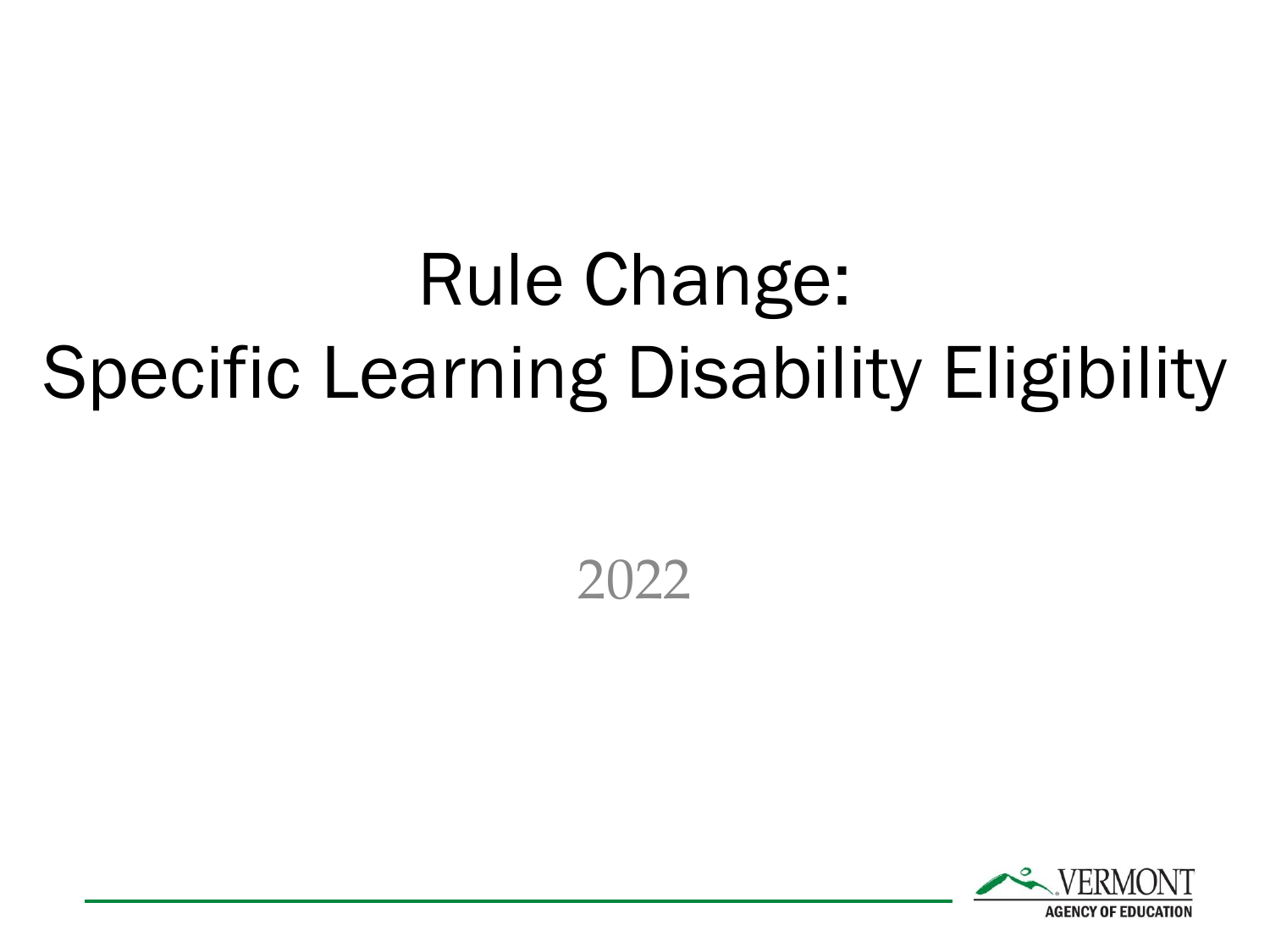### Today's Objectives

Participants will:

- review highlights from guidance document and supplemental materials
- forecast of future resources

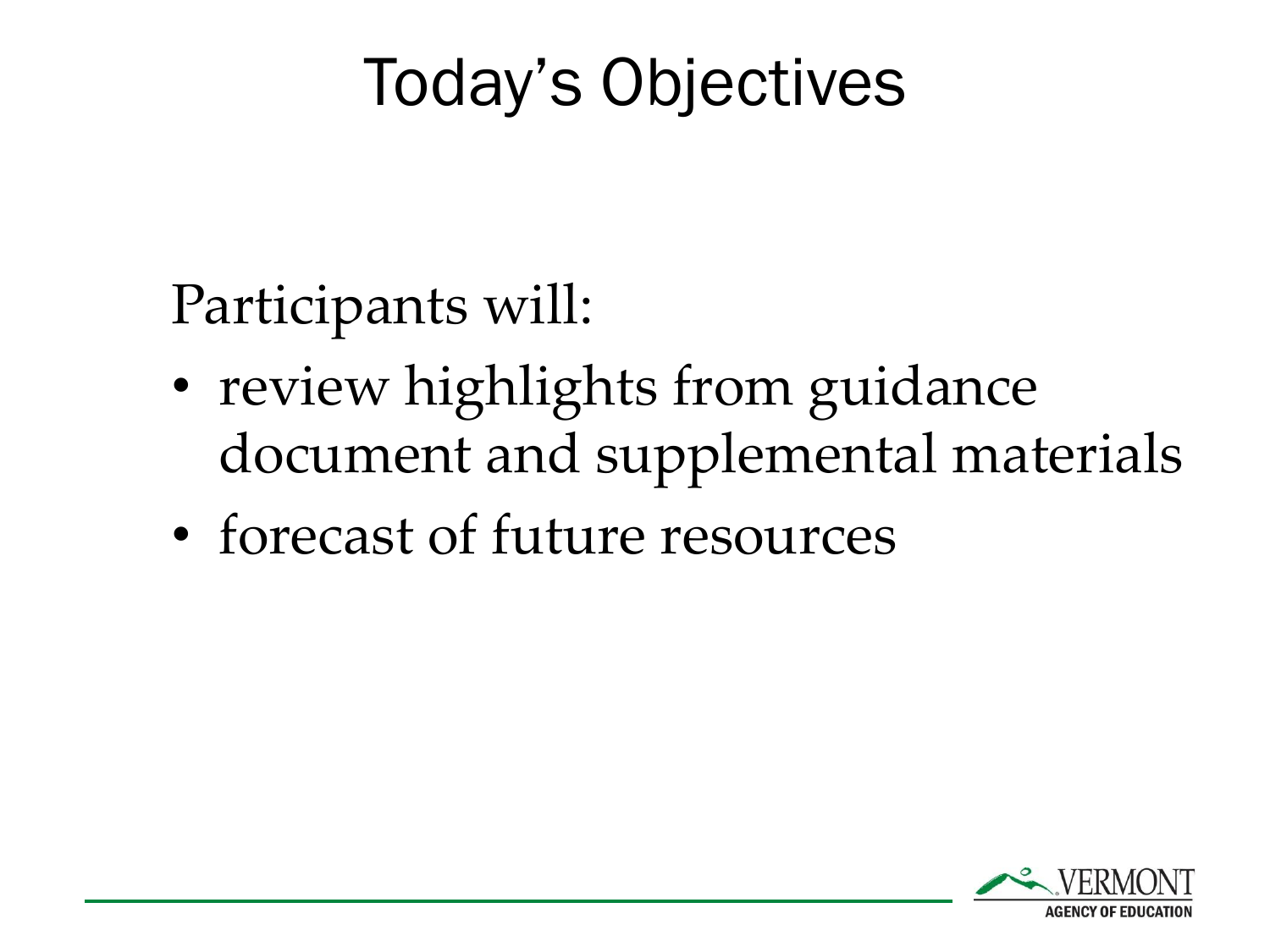#### Special Education Rule Changes: Background

- In 2015, AOE convened community partner committee to inform the development of SLD guidance for the state. The group - a broad array of experts in the area of special education identification-reviewed various methods for identifying SLD.
- Separately, in 2016, the AOE commissioned two studies that resulted in recommendations around education funding and practices.
- In 2018, the General Assembly enacted Act 173 based on those recommendations
- In response the State Board of Education opened the entirely of Rule 2360 which resulted in several changes to the Special Education (3-21) Rules.
- The State Board adopted the new Special Education Rule Series 1300 (Special Education Finance) and updated 2360 on May 13, 2021, to be made effective July 1, 2022.
- Included in those rule changes is the elimination of the discrepancy model for SLD eligibility

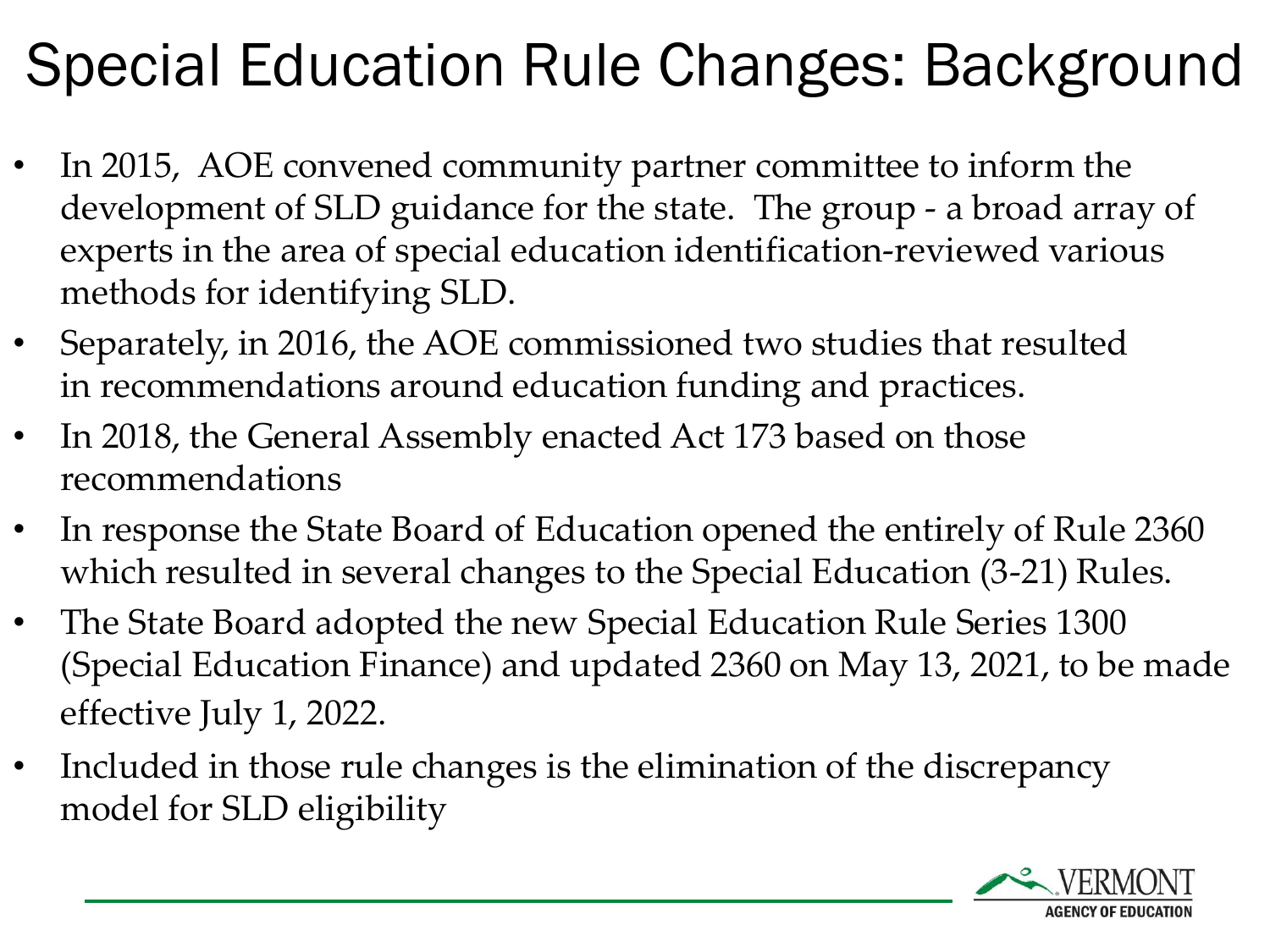### Guidance Documents

The AOE is developing a suite of resources and documents to provide guidelines for adopting consistent state-wide practices of determining whether a student has a specific learning disability (SLD) and to provide practical resources to educators as we move away from a discrepancy model to scientific, research-based intervention/instruction models.

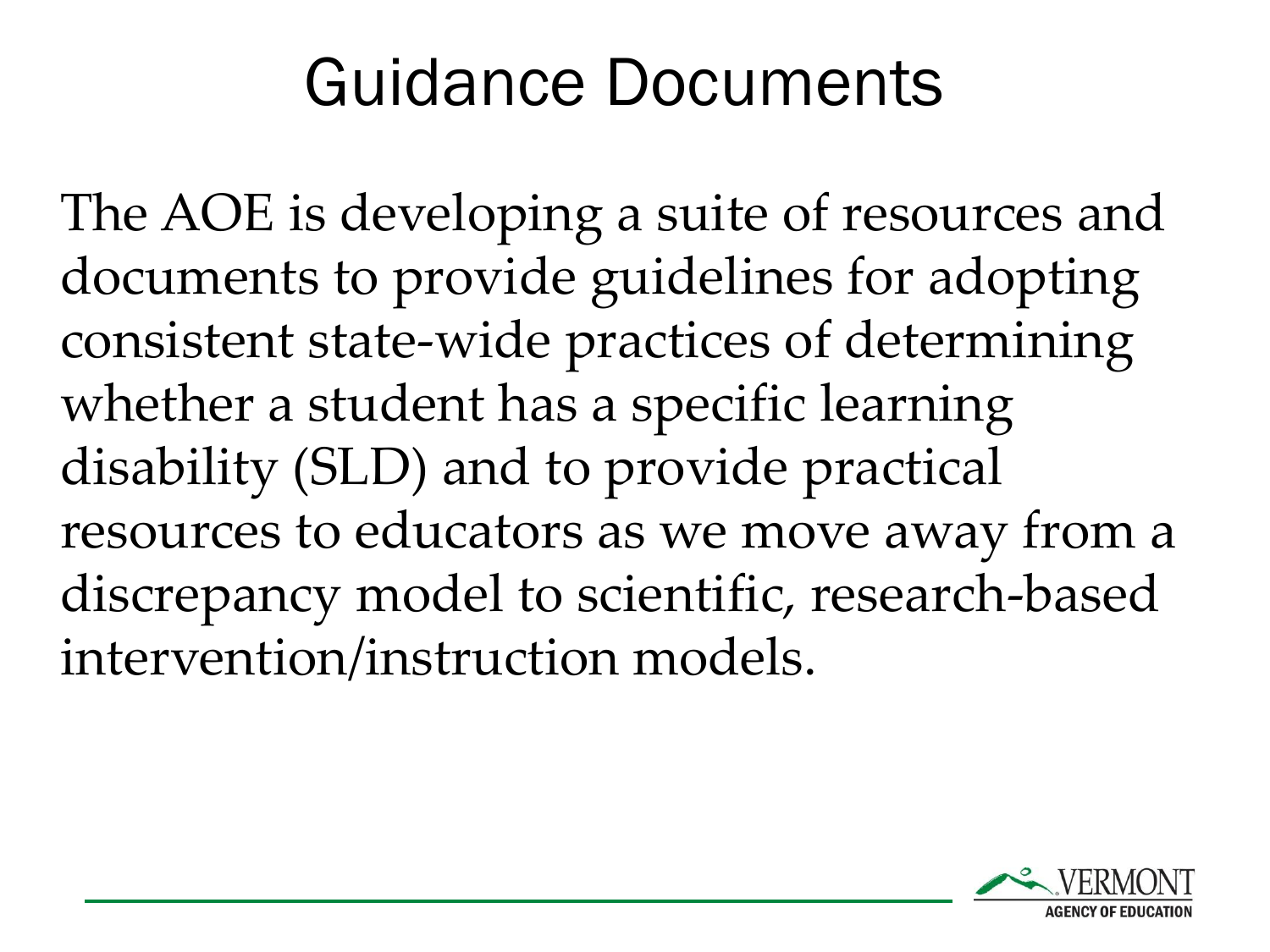Federal Requirement

• States are required to adopt state-wide criteria for determining specific learning disability. Specific learning disabilities - SBE Rule 2362.2.5 creates criteria that meet these federal requirements.

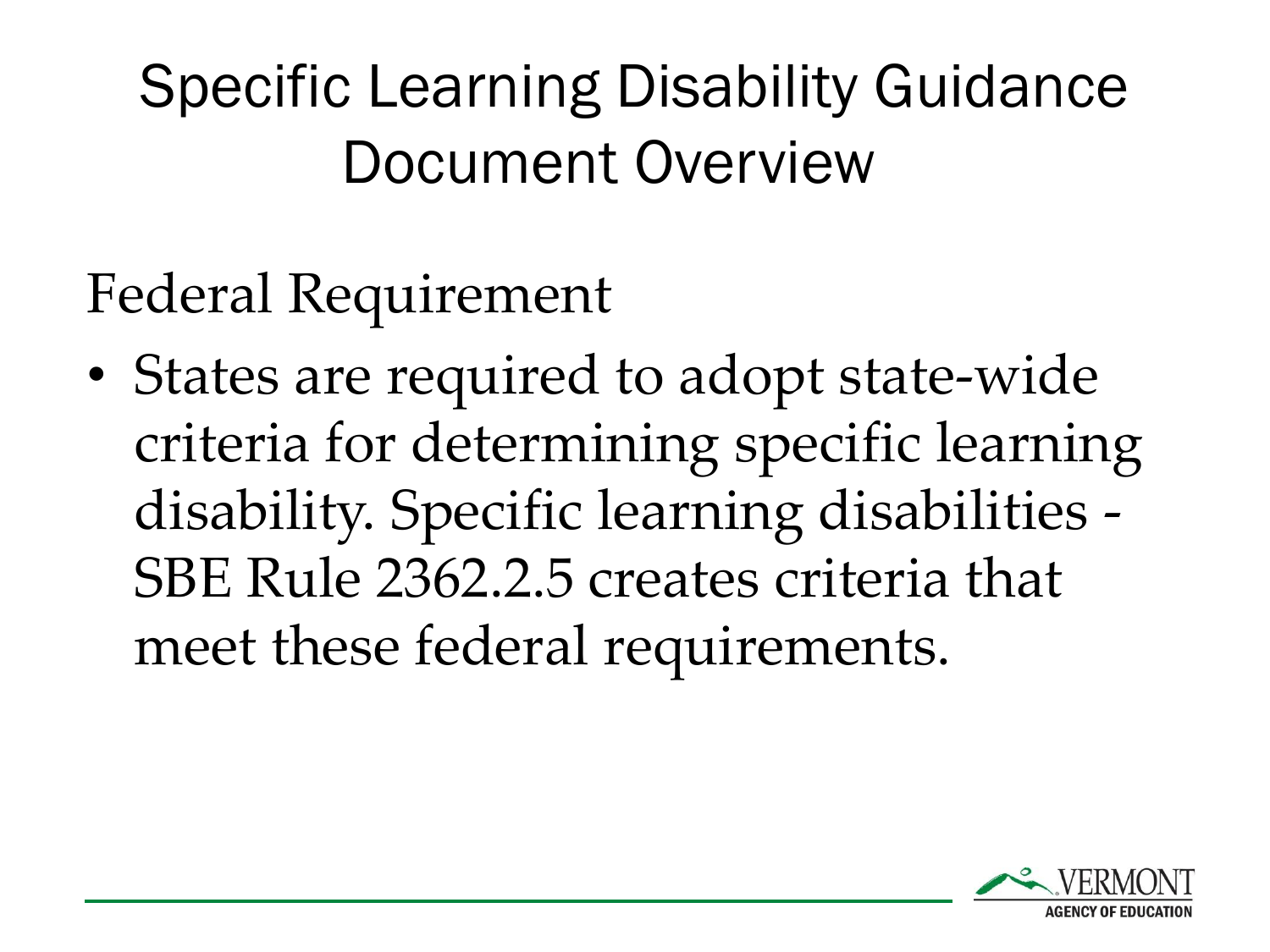REVISED VERMONT SBE 2362.2.5 Procedures for Identifying Children with Specific Learning Disabilities - The Transition Away from the Discrepancy Model

– *In making the determination that a student has a specific learning disability the LEA shall decide whether to use a model based on whether the student responds to scientific, research-based intervention or to use a model based on other alternative research-based procedures for determining whether a child has a specific learning disability.*

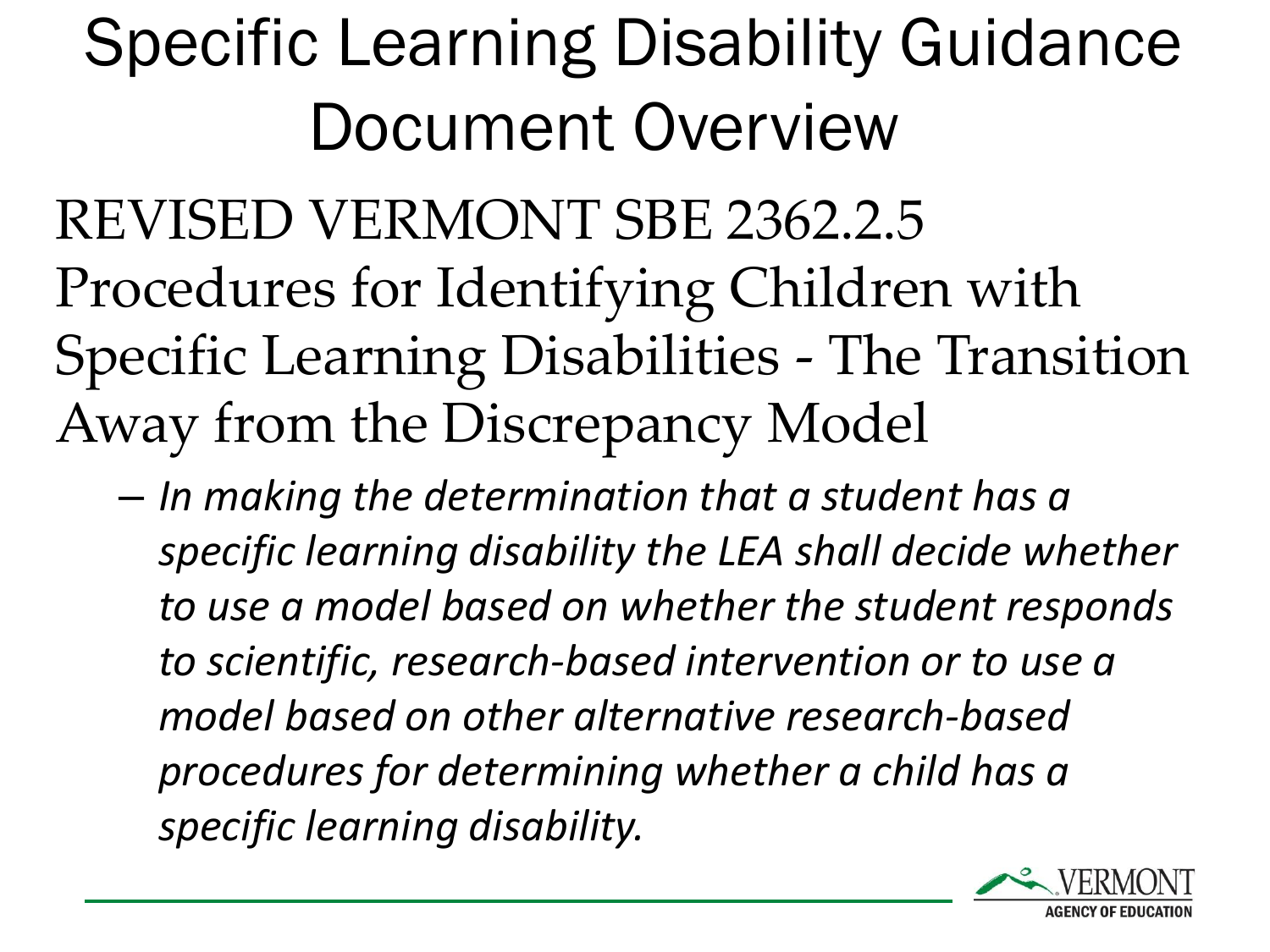• Each LEA is responsible to identify the method for use in the LEA, which might include Multitiered System of Supports/Response to Intervention (MTSS/RTI), Assessment and Patterns of Strengths and Weaknesses (PSW) approaches or a combination of approaches.

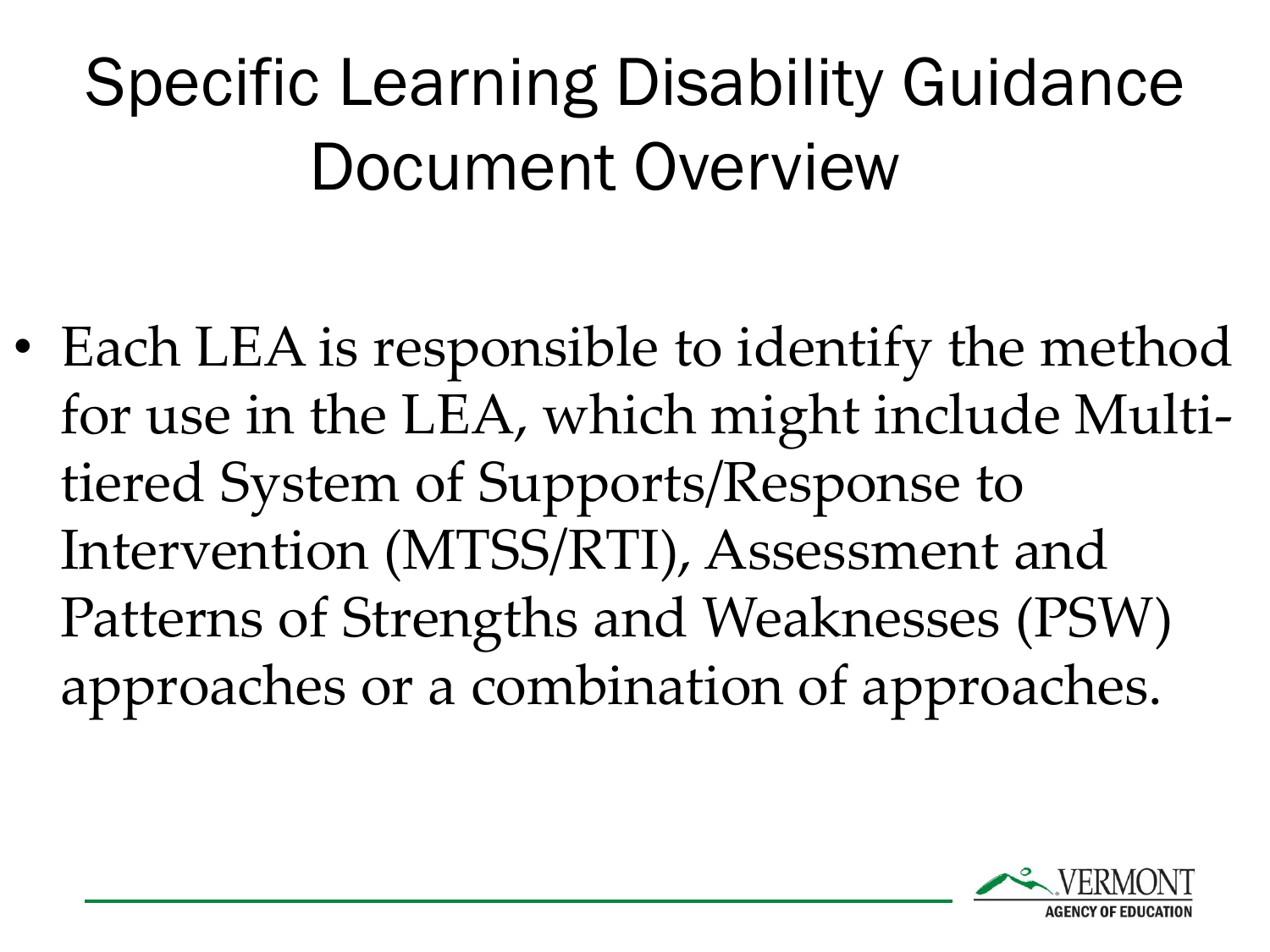It is expected that LEAs have assessment, intervention, monitoring progress and data collecting mechanisms in place which include the components as described in the [VTmtss Field Guide 2019.](https://education.vermont.gov/documents/edu-vtmtss-field-guide-2019)

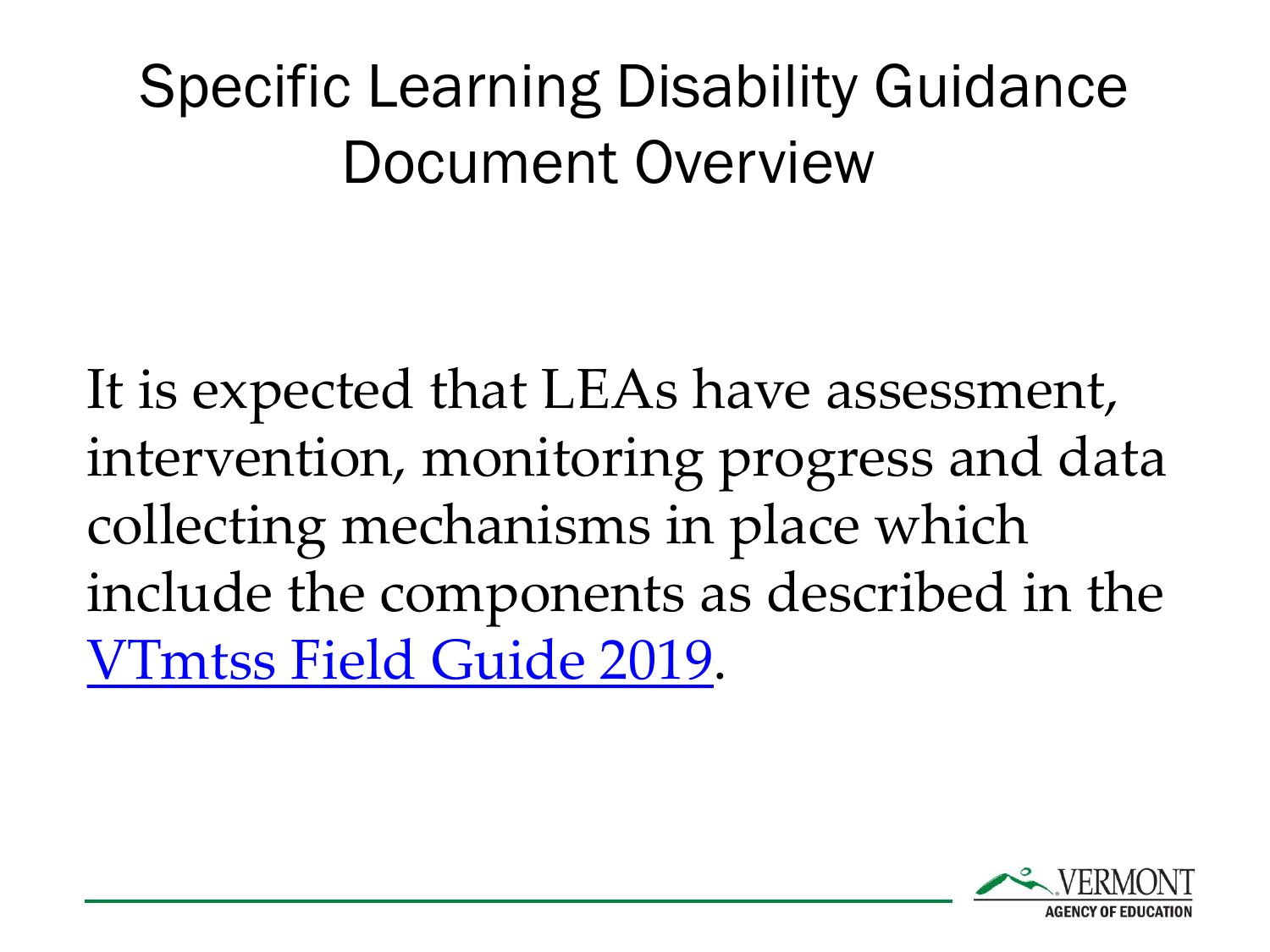#### **5 Key Elements with supporting documents/resources.**

- 1. The student **demonstrates a lack of adequate achievement** in one of the eight basic skill areas when provided with learning experiences and instruction appropriate for the student's age or State-approved grade-level standards.
- 2. The student **demonstrates a lack of progress** when provided with scientific research-based instruction and interventions.
- 3. Underachievement is not the result of **exclusionary factors**, including visual, hearing or motor disability, intellectual disability, emotional disturbance, cultural factors environmental or economic disadvantage, limited English Proficiency, or lack of instruction in reading or math.
- **4. Observational data** reflect academic and behavioral performance within the classroom reflects area(s) of concern.
- 5. Documented **parental notifications** and participation throughout the process.

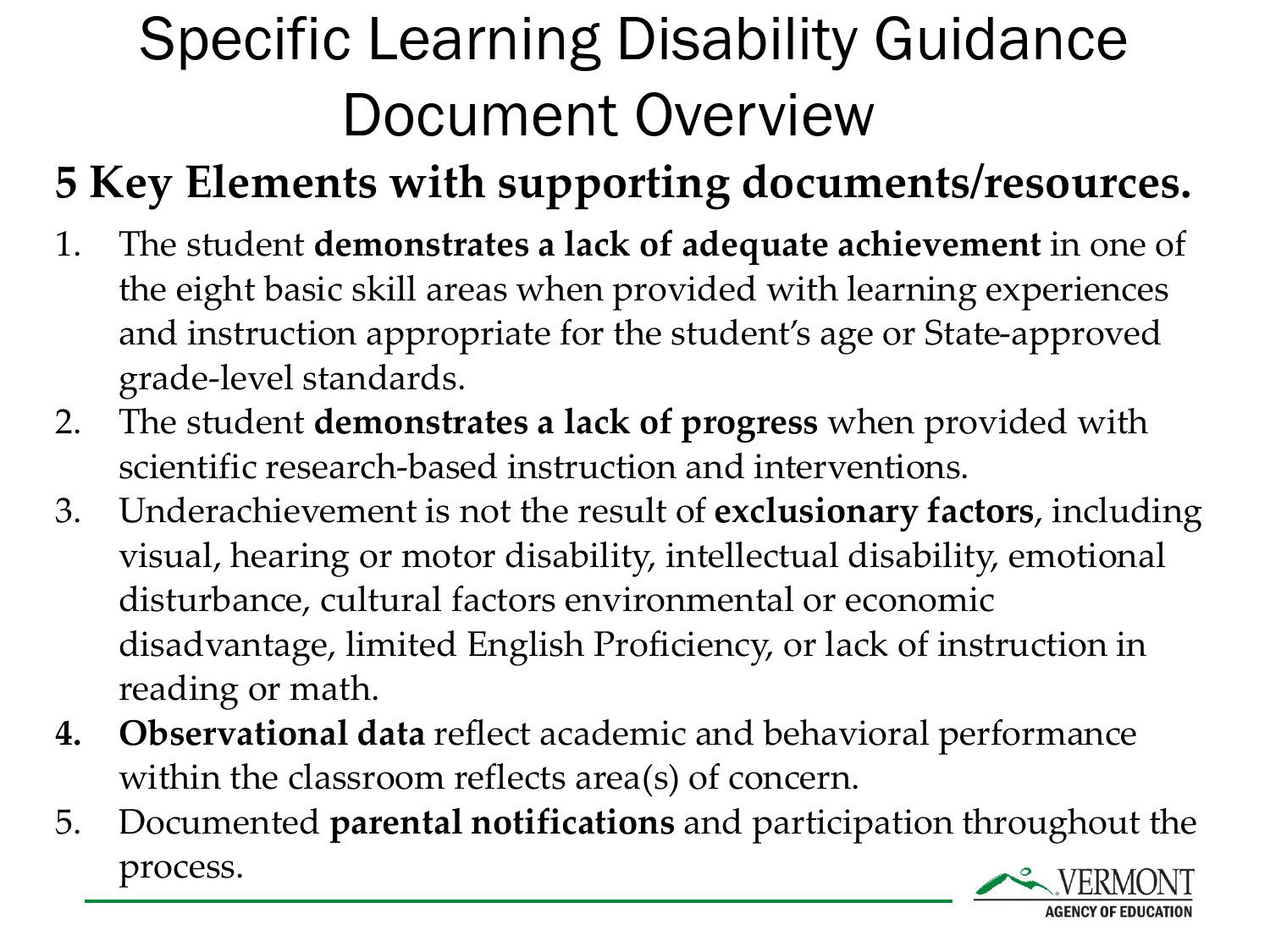### Element 1: Lack of Adequate Progress

As part of the school's Local Comprehensive Assessment System, students' current levels of performance are documented and then repeatedly assessed over time to provide the evidence that educators use to make decisions about students.

[Universal Screening Assessment](https://education.vermont.gov/documents/universal-screening-assessments-recommendations-to-support-a-strong-and-healthy-start)  Recommendations

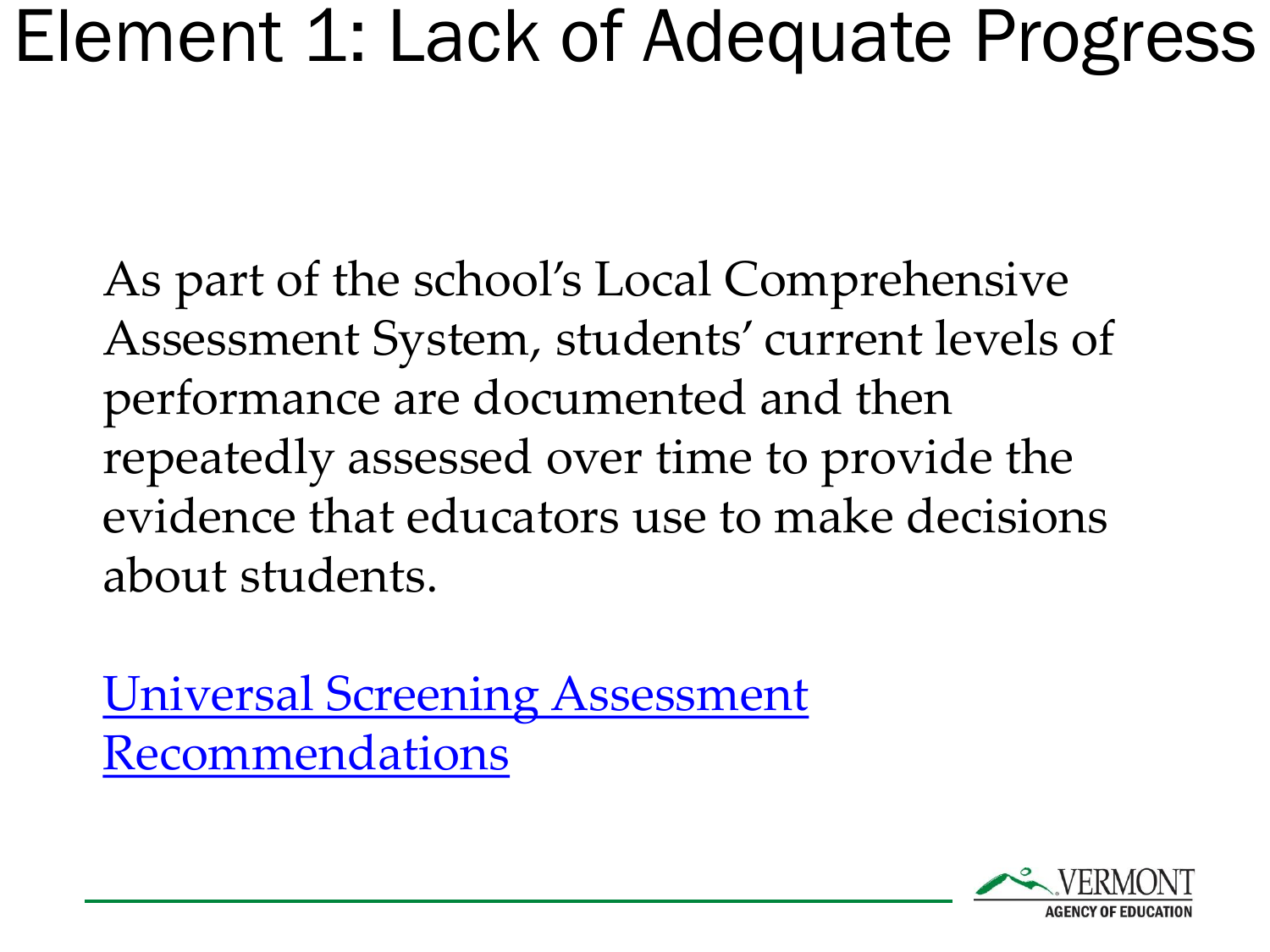## Element 1: Lack of Adequate Progress

#### Teams should use this opportunity to review the student's access to high quality instruction.

#### **Considerations for Appropriate Instruction**

#### **Self-Assessment Tool**

#### **Purpose**

The following tool was developed to aid Educational Assessment Teams (EST's) in the consideration of whether or not a student received appropriate instruction over the course of remote or hybrid instructional periods, and whether or not a lack of appropriate instruction was the determinate factor in a student's lack of adequate progress.

#### **COMMUNICATION**

1. Did school staff and/or faculty engage in sufficient outreach to re-engage the student if they were not engaged, attentive or in attendance for instructional activities? Please describe type and frequency below.

 $\Box$  Yes  $\Box$  No

Next Steps: Click or tap here to enter text.

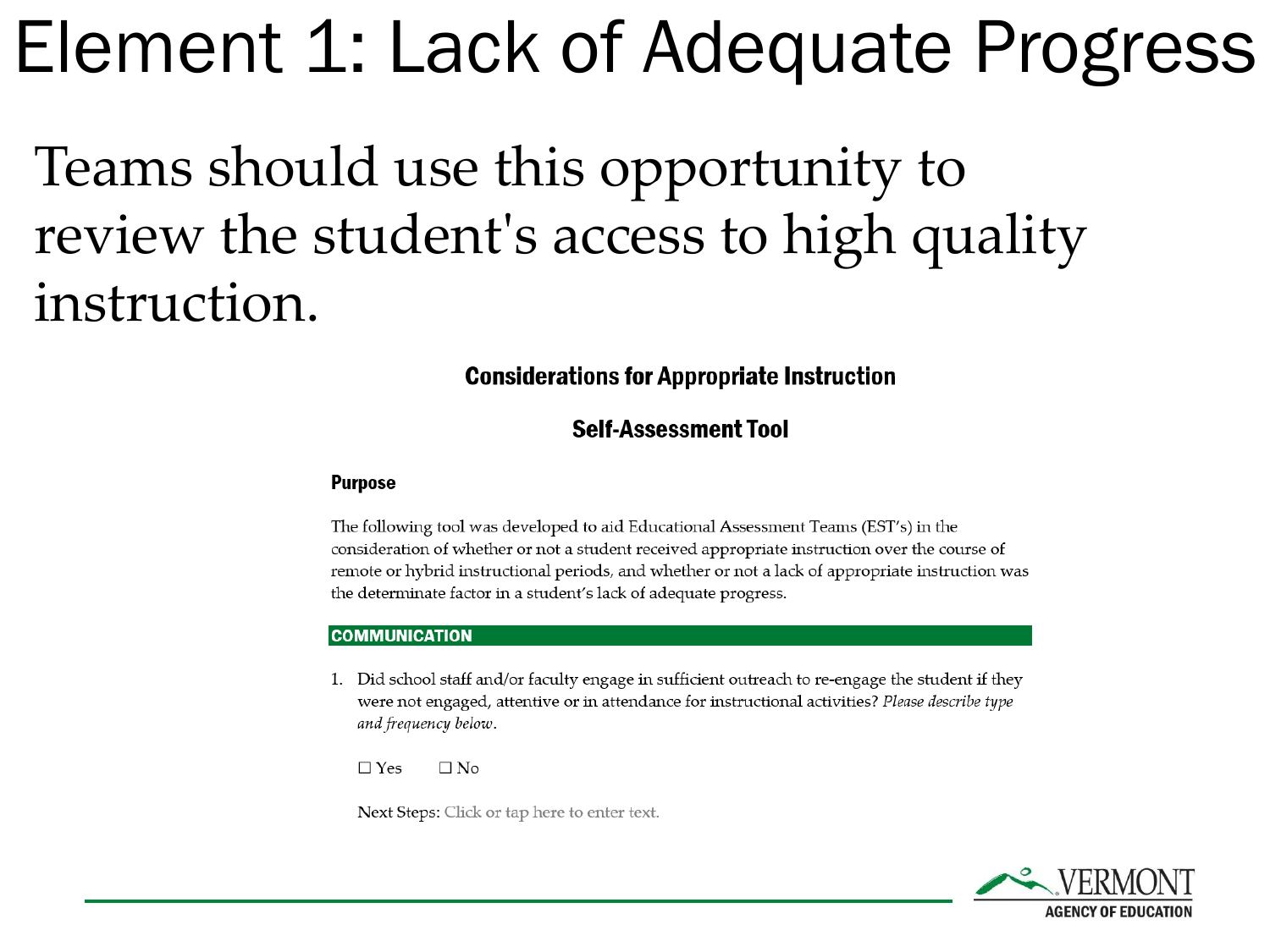## Element 2: Lack of Adequate Progress

As with achievement, a school's Local Comprehensive Assessment System, should provide progress monitoring data to assess students' academic and/or behavioral performance and evaluate the effectiveness of instruction and intervention

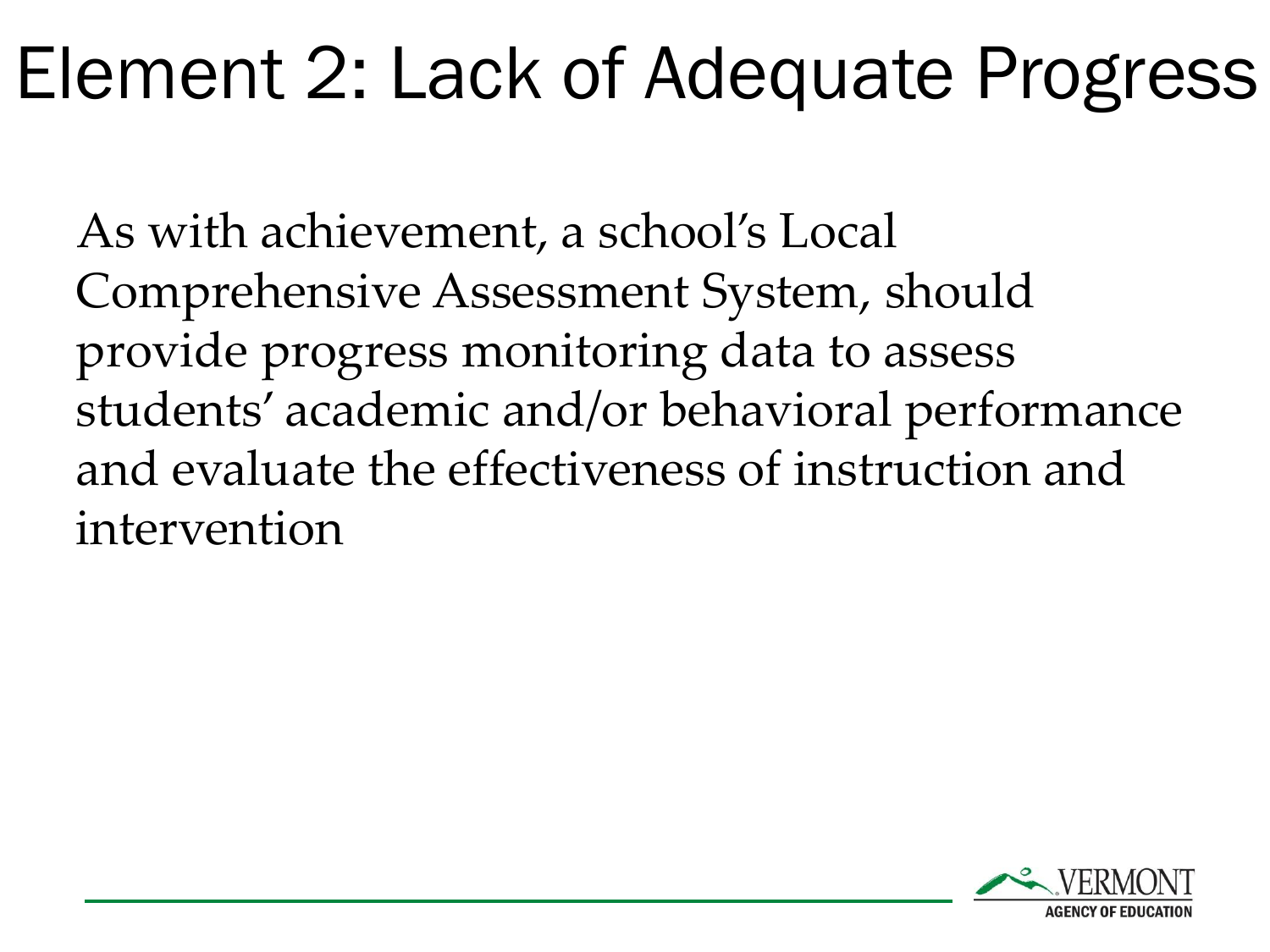## Element 2: Lack of Adequate Progress

#### Guidelines for Research-based Instruction and Interventions: **(E2)**

- Research/evidence-based intervention that has shown to be effective is provided to all students within a tiered framework. See: What Works Clearinghouse and [Use of Levels of Evidence](https://ies.ed.gov/)
- Scientific, research-based reading intervention should include explicit and systematic instruction in phonemic awareness, phonics, vocabulary development, reading fluency (including oral reading skills) and reading comprehension strategies.
- Scientific, research-based math intervention should include explicit and systematic instruction in problem-solving, arithmetic skills and computational fluency, precise use and teaching of mathematical vocabulary, conceptual knowledge through multiple representations and number lines, reasoning ability.
- Intervention is provided by qualified/trained personnel and staff.
- Intervention is implemented with fidelity.
- Intervention is selected that is culturally and linguistically responsive to the language and learning needs of students whose first language is not English.

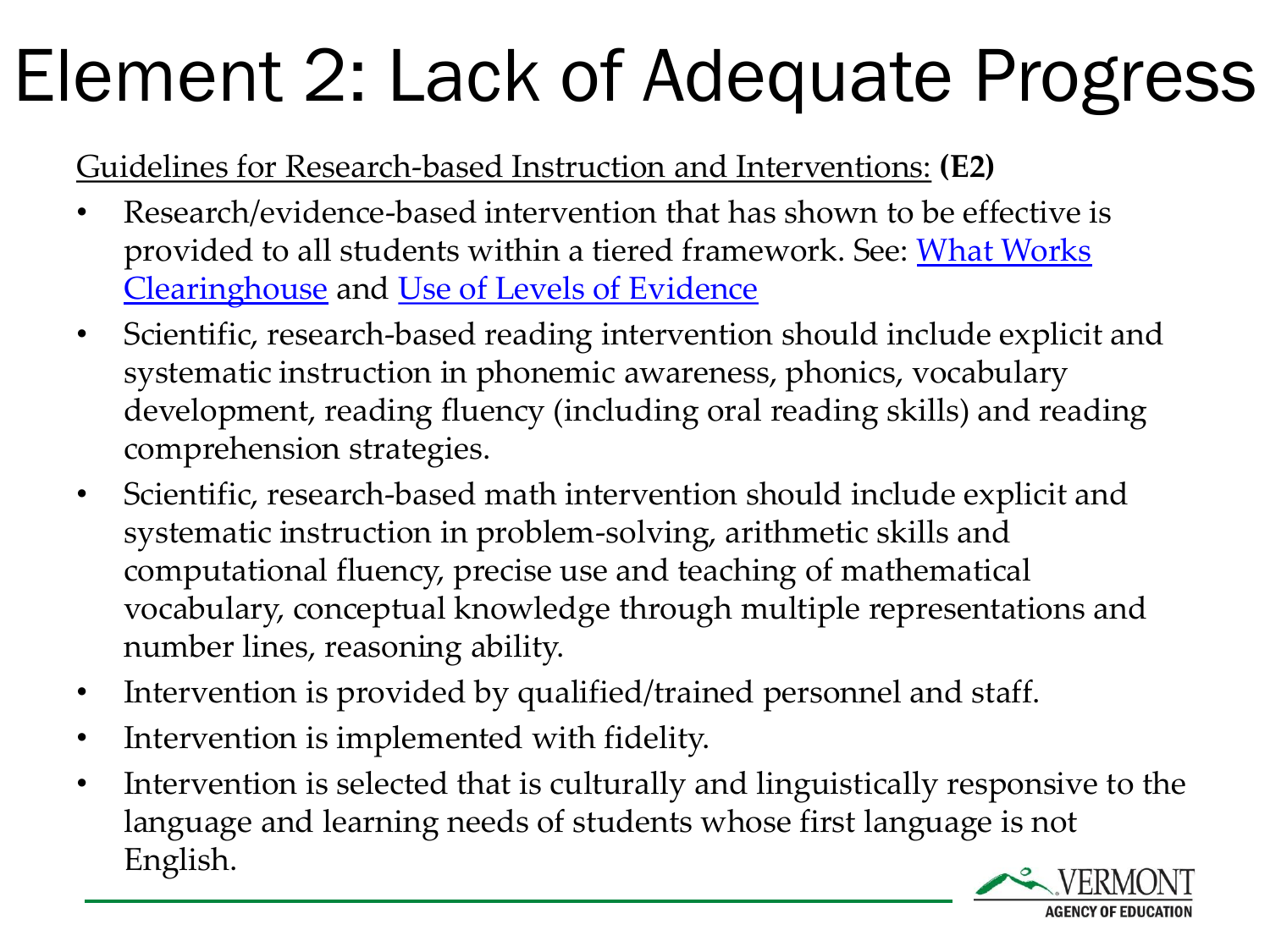# Element 3: Exclusionary Factors

A team must consider exclusionary factors to determine that:

- visual, hearing or motor disability,
- intellectual disability,
- emotional disturbance,
- cultural factors,
- environmental or economic disadvantage,
- limited English Proficiency, or
- lack of instruction in reading or math

are **not** singularly accounting for the student's performance.

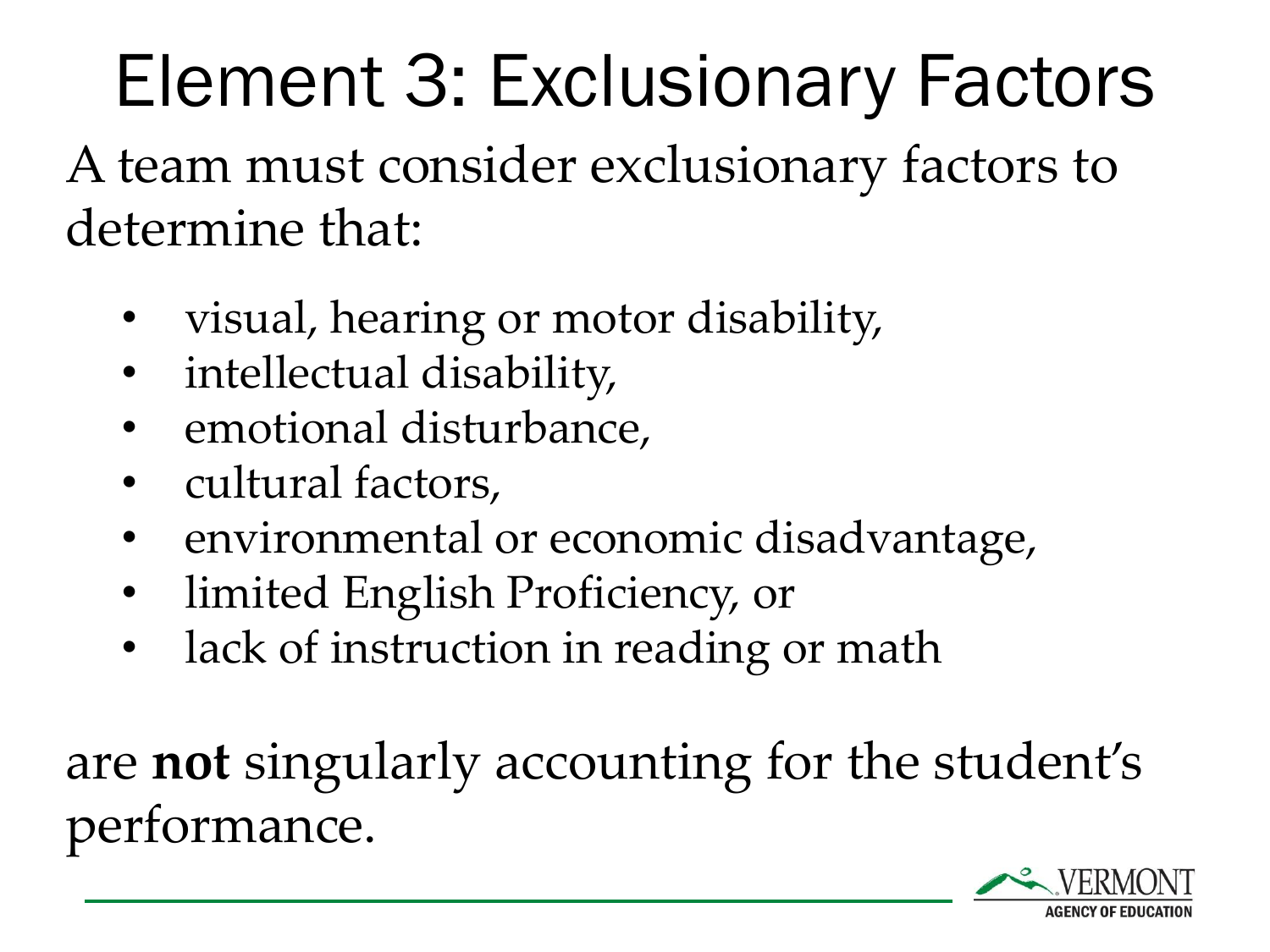## Element 4: Observation

Observation of a student in his/her learning environment is mandated by IDEA (34 CFR 300.306(a)(1) and 34 CFR 300.300(a). At least two observations are required:

- 1) a routine classroom observation prior to the child's referral for evaluation and,
- 2) an observation focused on the child's academic performance in the regular classroom that is conducted after referral (and with parental consent) by trained observers.

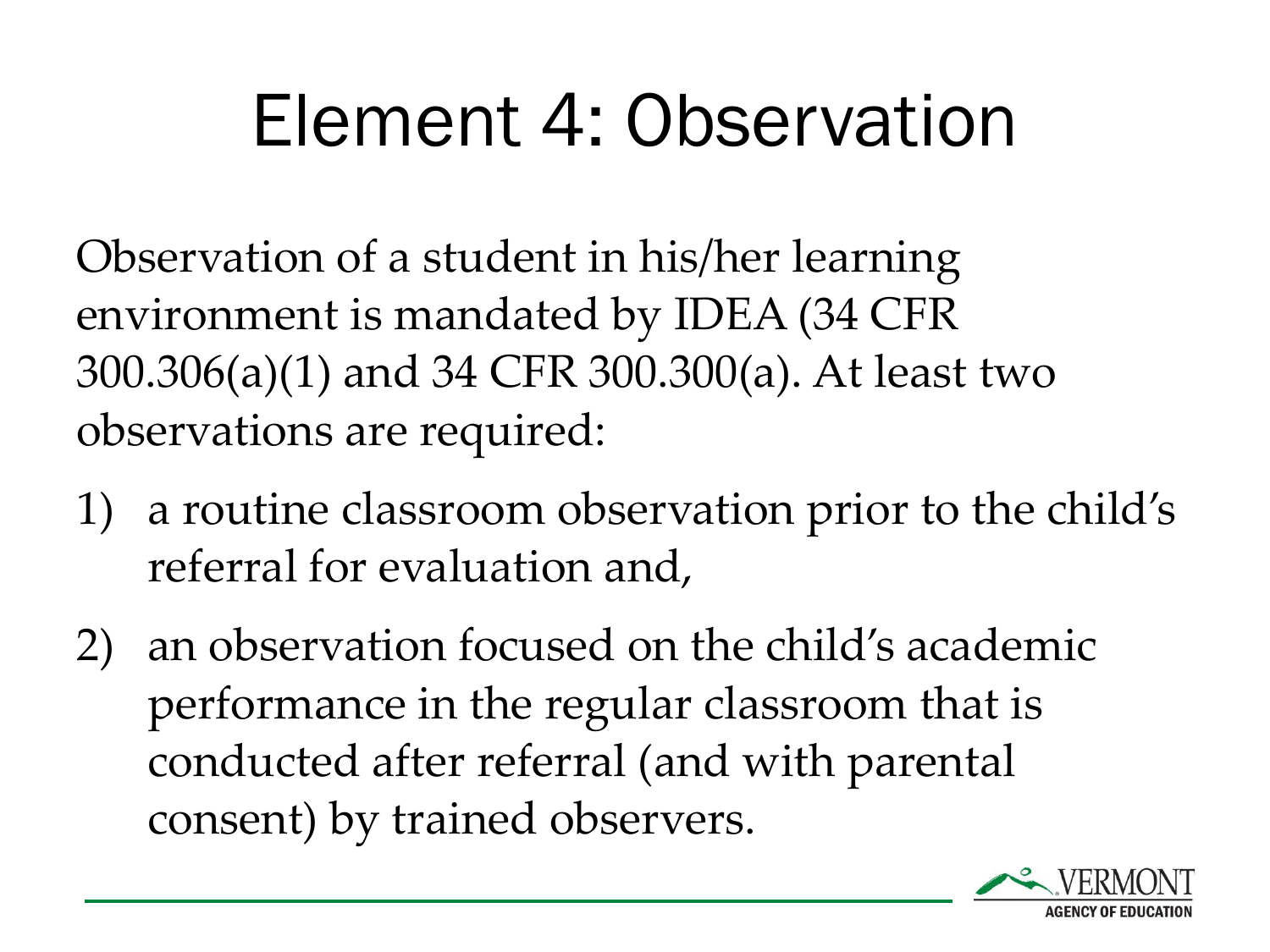### **Observation Form**

| Content area: Literacy    | Content area: Math                    | Grouping format for student:    |  |  |  |
|---------------------------|---------------------------------------|---------------------------------|--|--|--|
| $\Box$ Phonemic Awareness | $\Box$ Counting& Cardinality          | $\Box$ Small group with teacher |  |  |  |
| $\Box$ Phonics            | $\Box$ Operations& Algebraic Thinking | $\Box$ Co-teaching              |  |  |  |
| $\Box$ Fluency            | $\Box$ Number & Operations (Base Ten) | $\Box$ Whole group              |  |  |  |
| $\Box$ Vocabulary         | $\Box$ Measurement & Data             | $\Box$ Individual               |  |  |  |
| Comprehension             | $\Box$ Numbers & Operations           | $\Box$ Partner                  |  |  |  |
| $\Box$ Handwriting        | (Fractions)                           | $\Box$ Centers                  |  |  |  |
| $\Box$ Spelling           | Geometry                              |                                 |  |  |  |
| $\Box$ Written Expression |                                       |                                 |  |  |  |
| OTHER:                    | OTHER:                                | # of students in group/center   |  |  |  |

#### Observation of target student's participation

|                                          | <b>Target</b><br>Student: | <b>Comments:</b> | Peer(s): | <b>Comments:</b> |
|------------------------------------------|---------------------------|------------------|----------|------------------|
| % Of time in on-task<br>behavior:        |                           |                  |          |                  |
| % Of time in off-task<br>behavior:       |                           |                  |          |                  |
| # Response opportunities<br>provided:    |                           |                  |          |                  |
| # Responses given:                       |                           |                  |          |                  |
| Type of corrective<br>feedback provided: | Select                    |                  | Select   |                  |
| # of corrective feedback<br>given:       |                           |                  |          |                  |

#### **Behavior Observation**

(Use a Momentary Time Sampling Recording with 10-second intervals for 15 minutes.)

T = On Task: Student is engaged. M = Motor: Student is out of assigned seat or manipulating objects without teacher permission. V = Verbal: Student Inappropriately verbalizes or makes sounds with object, mouth, or body. P = Passive: Student is not engaged with assigned task

|                   | Minute<br>л. | Minute | Minute | Minute<br>4 | Minute<br>5 | Minute<br>6 | Minute | Minute<br>8 | Minute<br>9 | Minute<br>10 | Minute<br>11 | Minute<br>12 | Minute<br>13 | Minute<br>14 | Minute<br>15 |
|-------------------|--------------|--------|--------|-------------|-------------|-------------|--------|-------------|-------------|--------------|--------------|--------------|--------------|--------------|--------------|
| Target<br>student | Select       | Select | Select | Select      | Select      | Select      | Select | Select      | Select      | Select       | Select       | Select       | Select       | Select       | Select       |
| ${}^4$ Peer(s)    | Select       | Select | Select | Select      | Select      | Select      | Select | Select      | Select      | Select       | Select       | Select       | Select       | Select       | Select       |

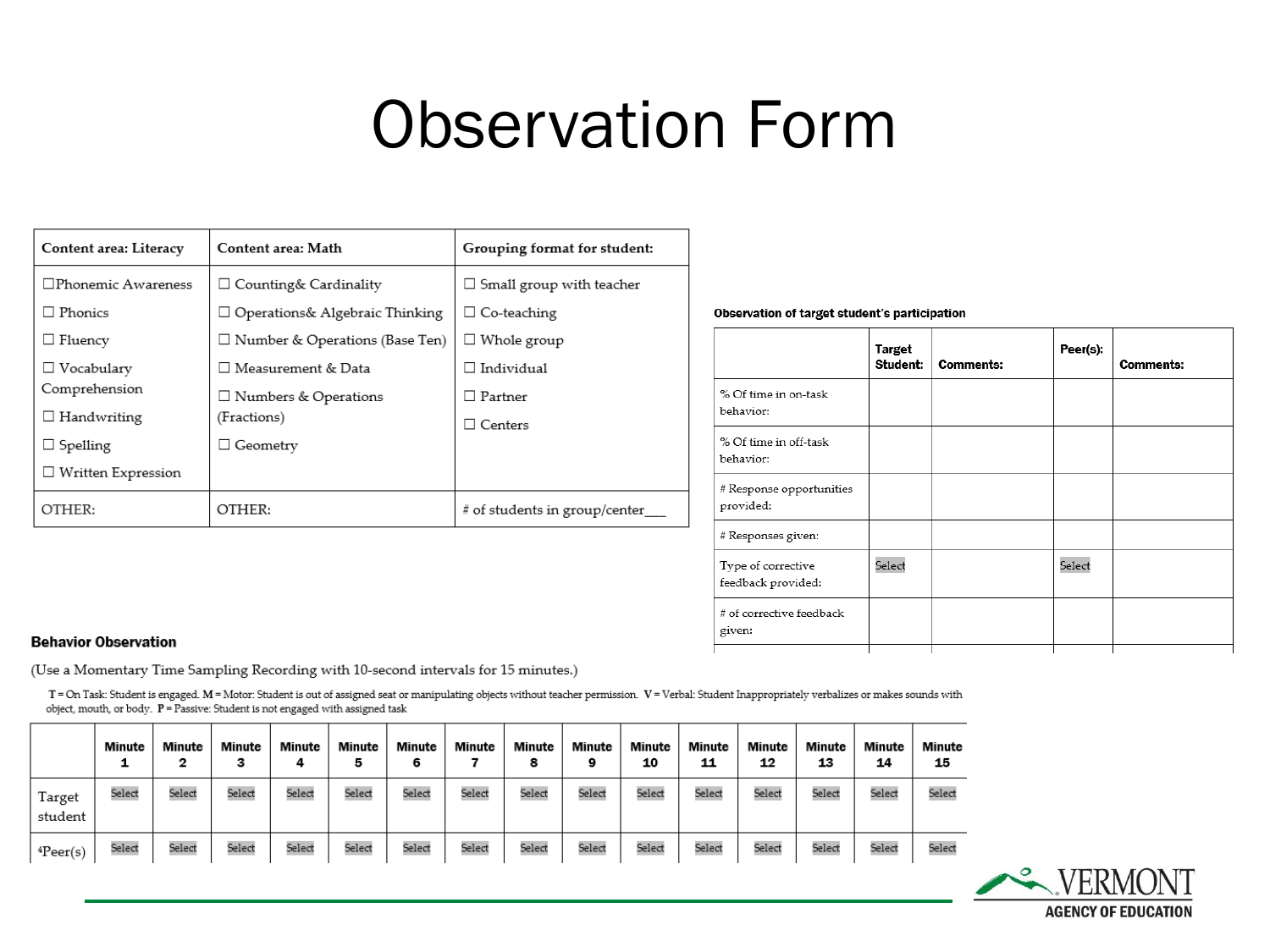# Element 5: Parental Involvement

Parents are partners in providing input on their child's educational and functional performance. LEAs need to engage parents throughout their educational experience. By the time any student is recommended for intensive interventions, or a comprehensive evaluation, families and educators will have positive and engaged relationships to support student learning. LEAs should prioritize the seven core principals from the [Family Engagement Toolkit and Self-Assessment:](https://education.vermont.gov/documents/edu-vermont-family-engagement-toolkit-and-self-assessment)

- Creating a welcoming environment
- Building effective two-way communication
- Supporting the success of students
- Sharing power and responsibility
- Partnering with the community
- Providing equity and access
- Ensuring sustainability

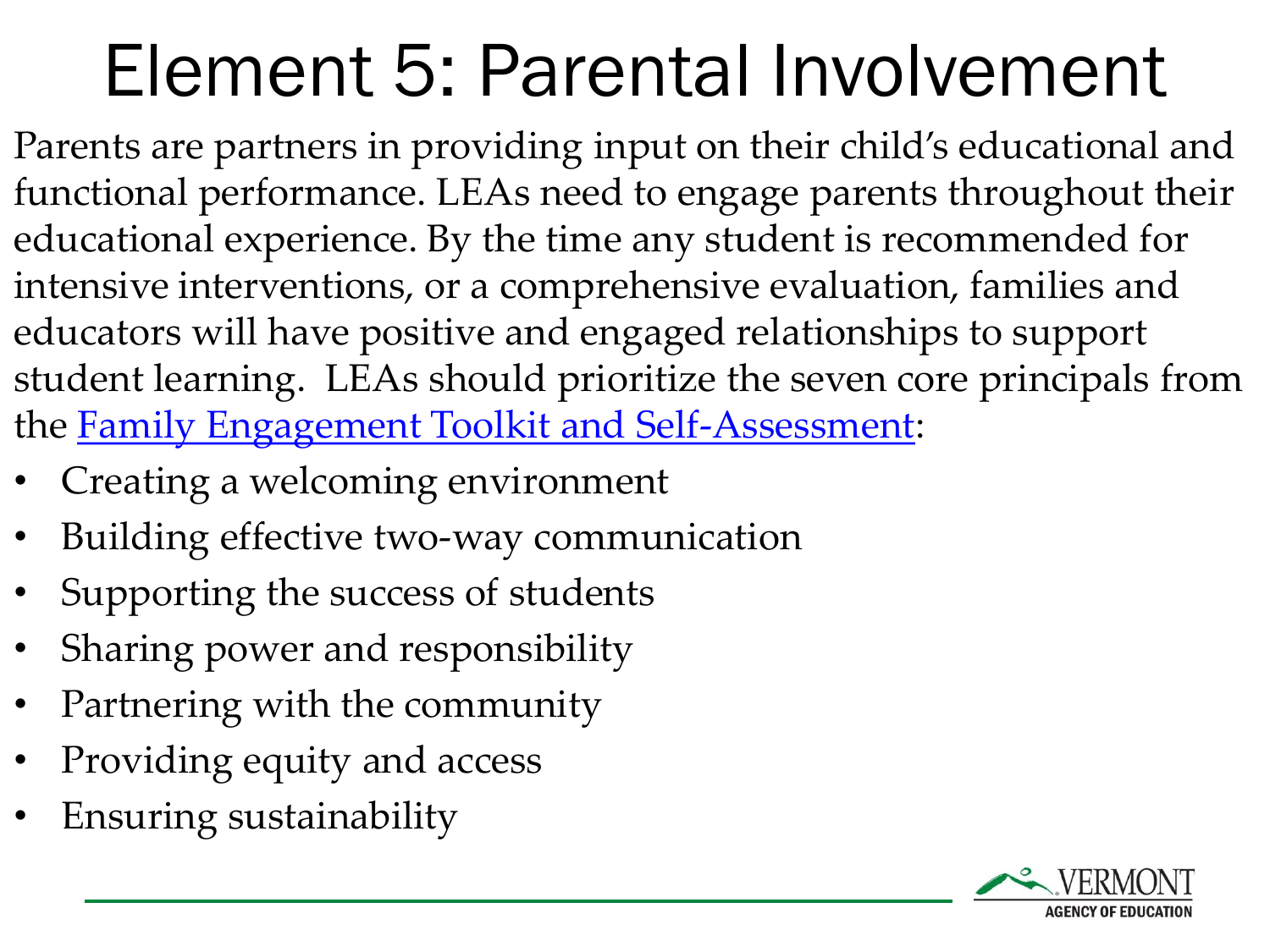## Additional Considerations

- Team Roles and Responsibilities
- Evaluation and Assessment
- Resources and Tools

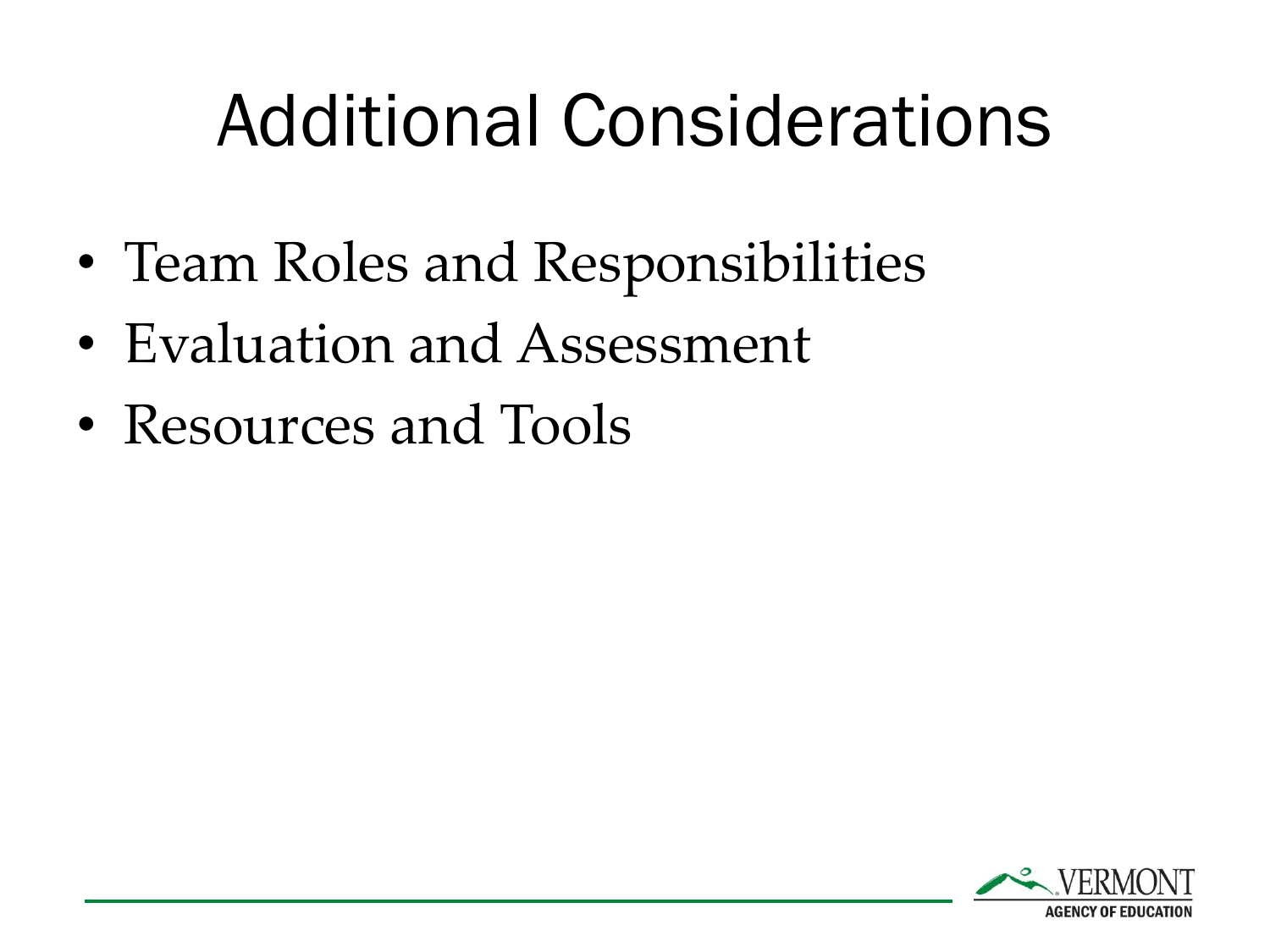# Team Roles and Responsibilities

Make clear the responsibilities of different professionals within the Evaluation Planning Team. Be sure to include all relevant partners including general education members, Educational Support Team members, special educators, parents, and the student where appropriate. School Psychologists support general education through evaluation, evidence-based intervention, and co-teaching, to support learning and may be valuable members as well.

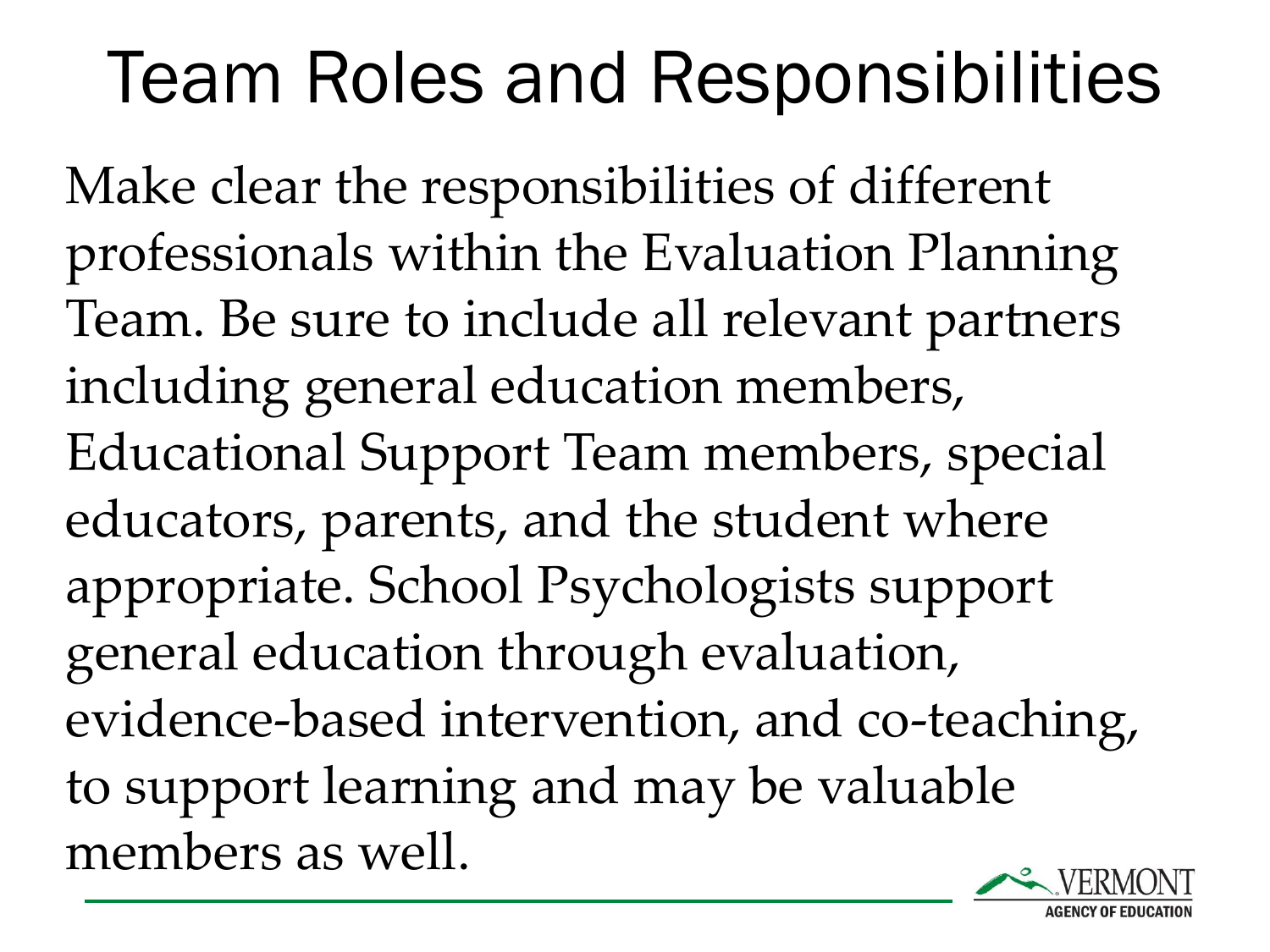# Evaluation and Assessment

#### Eight components of a comprehensive evaluation:

- 1. Use a variety of assessment tools
- 2. May not use any single measure or assessment as the sole criterion
- 3. Must use technically sound instruments that are:
	- racially and culturally fair;
	- administered in native language;
	- used for purposes for which they are reliable and valid;
	- administered as designed by trained and knowledgeable personnel; and
	- tailored to area of educational need, adapted to physical and sensory disabilities
- 4. The child is assessed in all areas related to the suspected disability

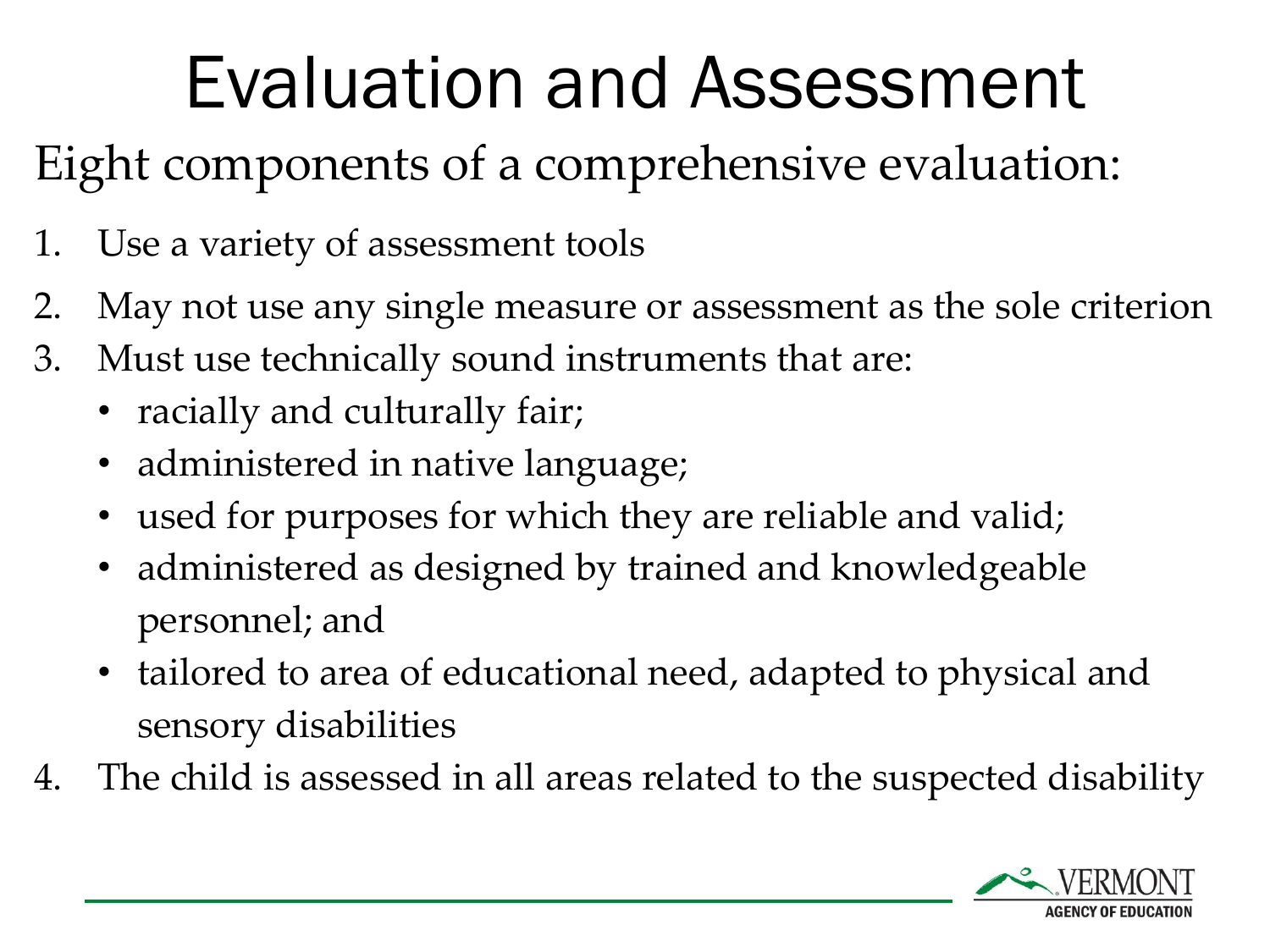## Evaluation and Assessment

- 5. The evaluation is coordinated with assessments of other LEAs (e.g., when the student comes to a new school district with a previous evaluation and IEP, these data must be considered)
- 6. The evaluation is sufficiently comprehensive to identify the child's special education and related service needs
- 7. Assessment data directly assist persons in determining the educational needs of the child
- 8. Additional requirements: Review existing relevant evaluations and data and determine what additional data are needed

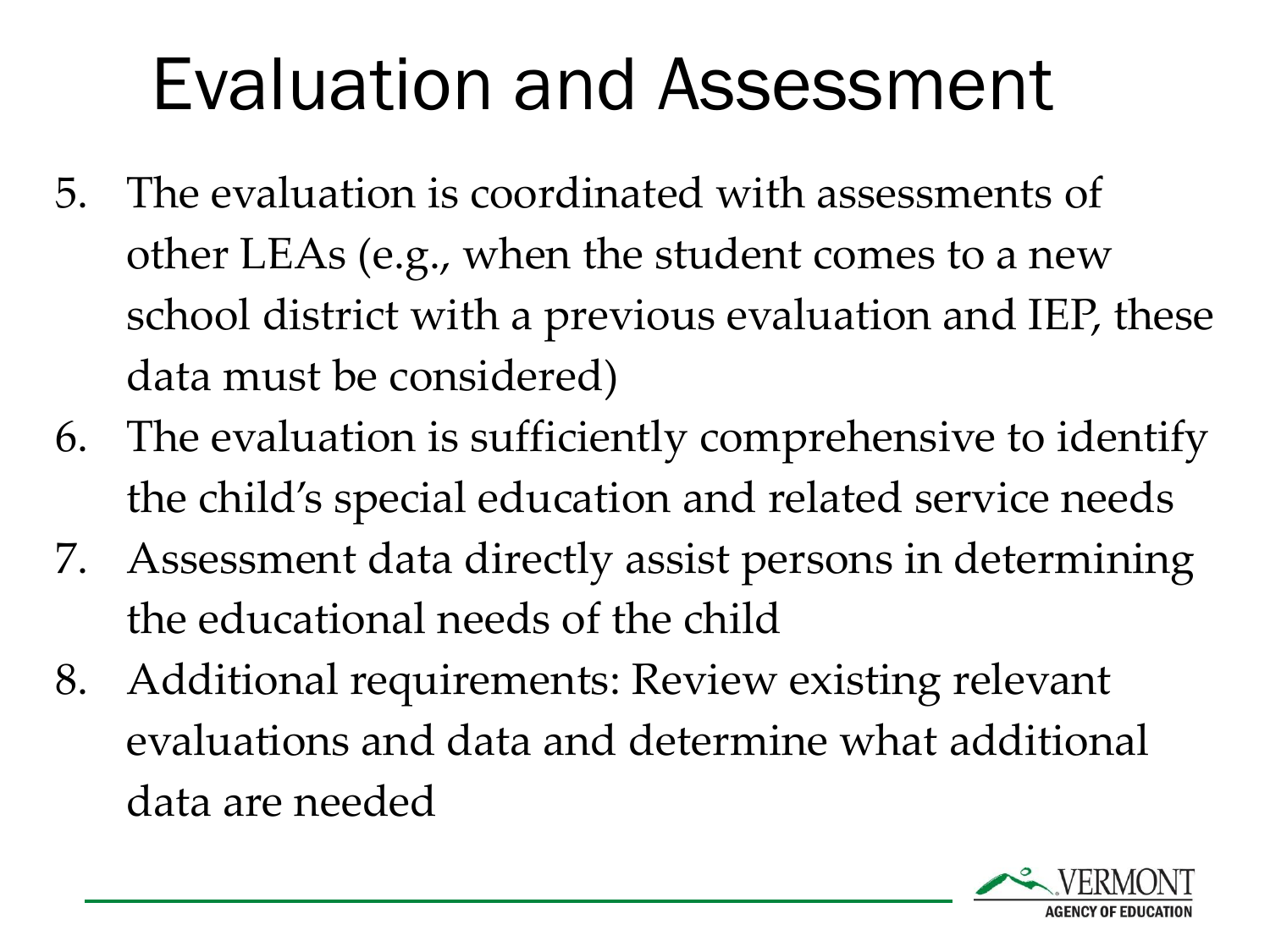## Specific Learning Disabilities Resources/Tools

- Core Instruction Observation Worksheet
- Determination of Eligibility: SLD Worksheet
- Specific Learning Disability FAQs
- Specific Learning Disability/Dyslexia FAQs
- Mathematics, Reading, Writing Worksheets
- General resources in the appendices

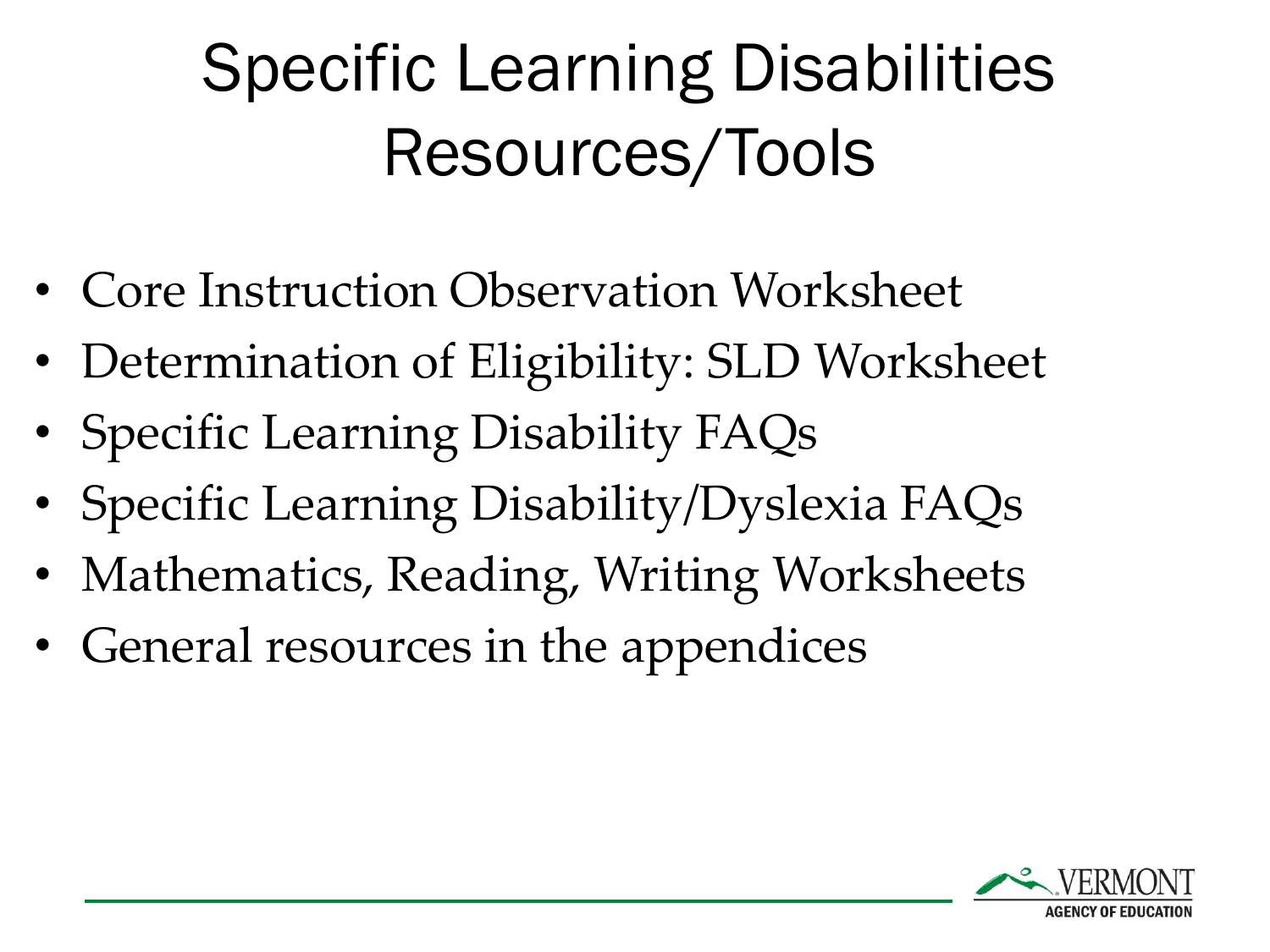### Determination of Eligibility: SLD Worksheet

List the area(s) of concern in the box below (e.g., reading fluency, math calculation, and reading comprehension).

For each area of concern listed, check "Yes" or "No" to indicate.

- (1) Inadequate classroom achievement,
- (2) Insufficient progress, and
- (3) Exclusionary factors as a primary reason DO NOT apply.

If all three are checked "Yes" for at least one area of concern, then the student meets eligibility criteria for SLD.

| Area(s) of Concern Considered | <b>Inadequate Classroom</b><br>Achievement | <b>Insufficient</b><br><b>Progress</b> | <b>Exclusionary Factors</b><br>DO NOT apply |  |  |
|-------------------------------|--------------------------------------------|----------------------------------------|---------------------------------------------|--|--|
|                               | $\Box$ Yes $\Box$ No                       | $\Box$ Yes $\Box$ No                   | $\Box$ Yes $\Box$ No                        |  |  |
|                               | $\Box$ Yes $\Box$ No                       | $\Box$ Yes $\Box$ No                   | $\Box$ Yes $\Box$ No                        |  |  |
|                               | $\Box$ Yes $\Box$ No                       | $\Box$ Yes $\Box$ No                   | $\Box$ No<br>$\vert$ Yes $\vert$            |  |  |
|                               | ∣ ∣Yes<br>$\vert$ No                       | $\vert$ Yes $\vert$ No $\vert$         | $\blacksquare$ Yes<br>$\parallel$ No        |  |  |

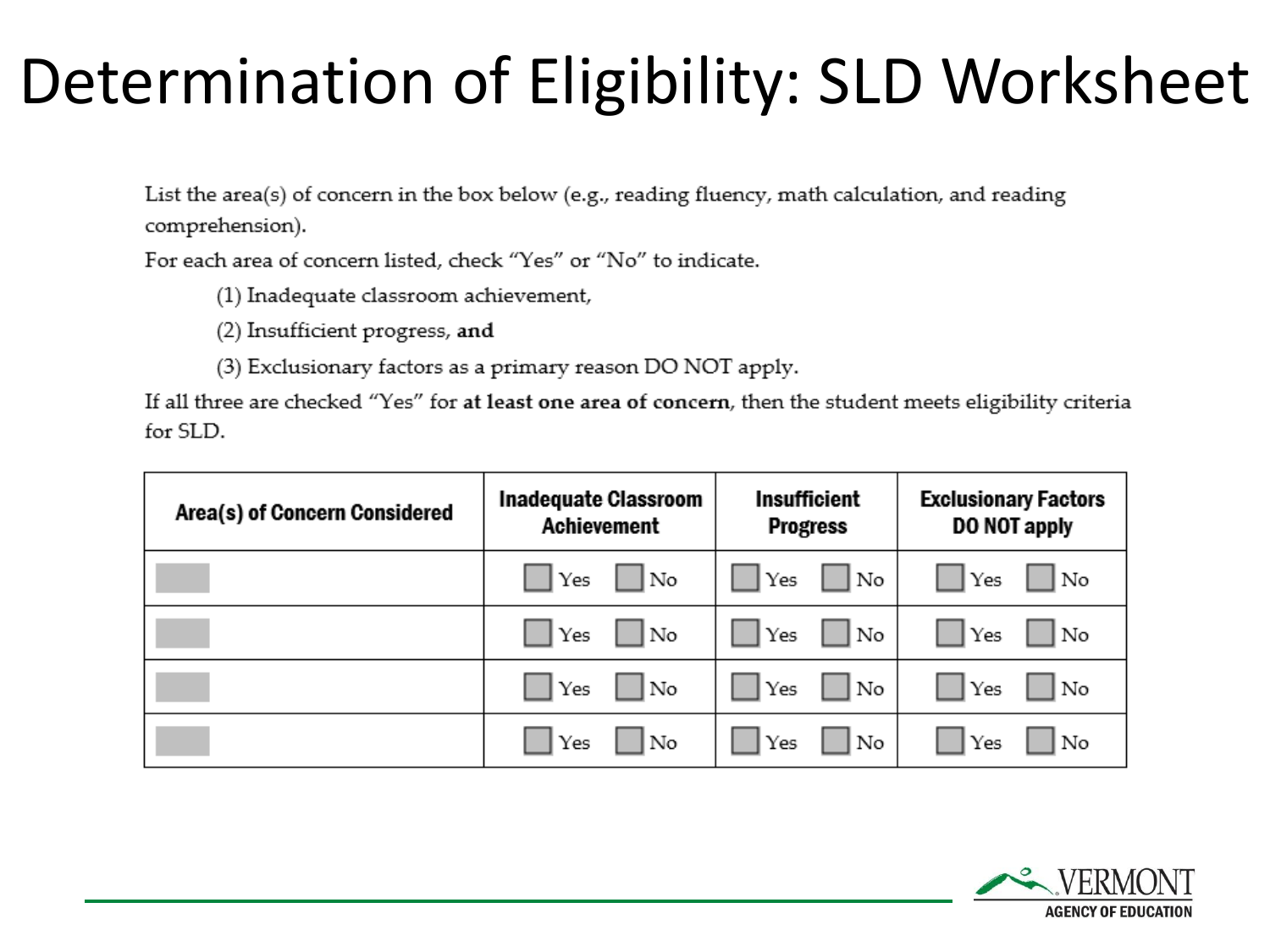### Math, Writing, Reading Worksheets



1 National Life Drive, Davis 5, Montpelier, VT 05620-2501 (p) 802-828-1130 | (f) 802-828-6430 | education.vermont.gov

#### **Mathematics Worksheet**

#### **Purpose**

The purpose of this document is to document that a student has received appropriate instruction and intervention in mathematics. This checklist must be completed for all elementary, middle, and high school students who have been referred to special education due to a suspected learning disability that affects mathematics. This information should generally be gathered prior to a referral to special education as part of early intervention (i.e., alternative procedures required to be implemented in regular education under VT Special Education Regulations. (All boxes must be checked with appropriate documentation provided

#### 1. Core General Education Mathematics Instruction (Tier I)

Student has participated in daily general education mathematics instruction using evidence-based interventions available to the entire class by the general education teacher.

Description of Instruction Provided: General education instruction should involve a comprehensive, district-wide math curriculum that addresses state standards and all important areas of math, (e.g., through the explicit teaching of strategies that promote